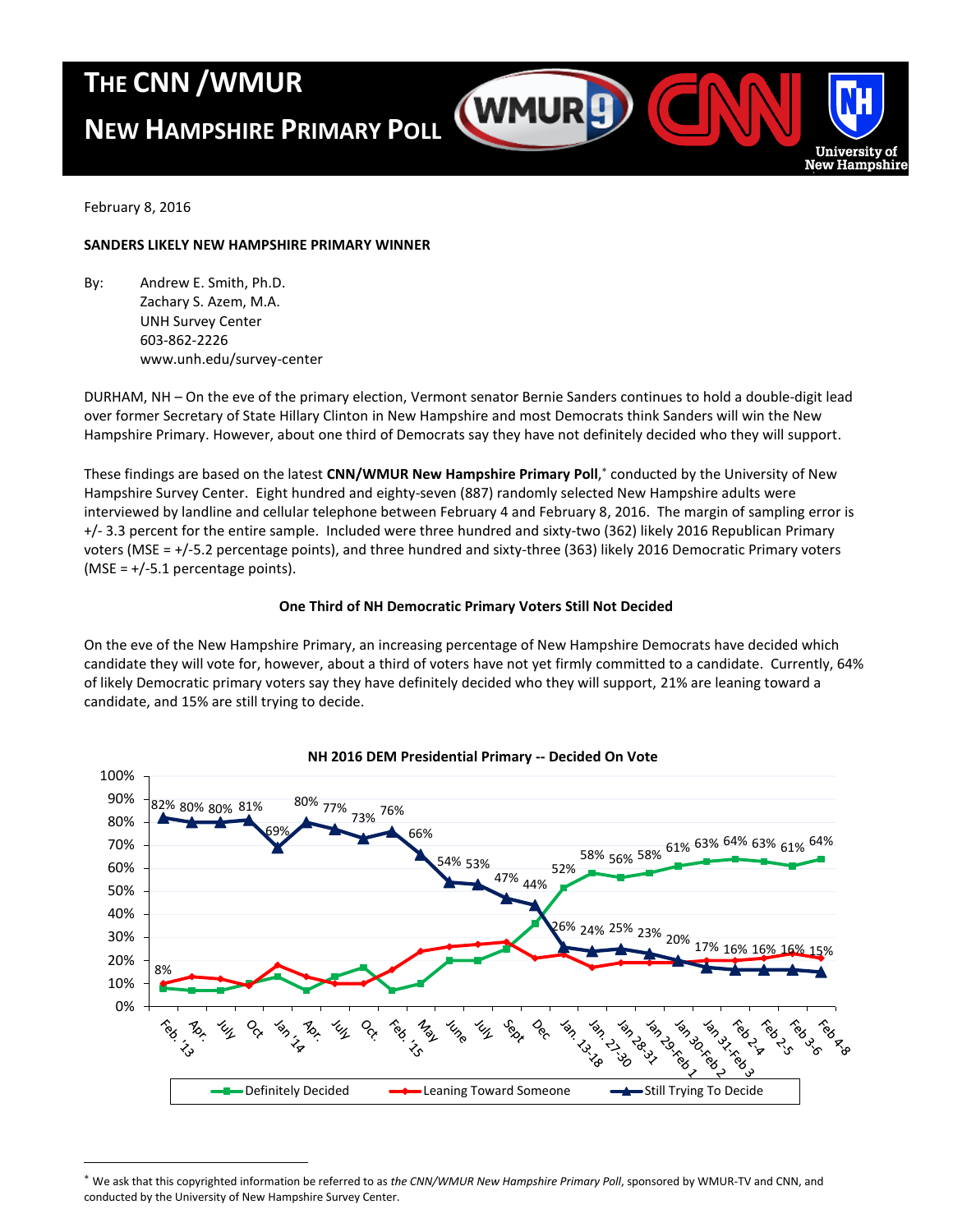Currently, 57% of likely Democratic primary voters say they are extremely interested in the election, 33% are very interested, and 11% are somewhat interested or not very interested. Interest is similar to this point in the 2008 primary cycle when 53% of Democrats said they were extremely interested in the election, 35% were very interested and 12% were somewhat or not very interested.

Undeclared voters, often erroneously referred to as "independents", are just as likely to say they plan to vote in the Republican primary as the Democratic primary. Currently, 47% of undeclared voters say they plan to vote in the Democratic primary, 46% plan to vote in the Republican primary, and 7% are unsure which primary they will vote in.

## **2016 NH Democratic Primary Trial Heat**

Bernie Sanders has maintained his considerable lead over Hillary Clinton in New Hampshire, and is in a good position entering Primary Day. If the Democratic Primary were held today, 61% of likely Democratic Primary voters say they would vote for Sanders, 35% say they would vote for Clinton, and 4% are undecided.

Sanders still leads Clinton in nearly every demographic group. His strongest support comes from voters under 35 (87%), voters who are registered undeclared (76%), and voters who have not voted in the past two primaries (88%). Turnout will be crucial for the Sanders campaign as younger voters and first-time primary voters are the least likely to show up on election day. The possibility of inclement weather could also have a potential effect on turnout. Sanders also leads Clinton 64%-36% among voters who say they have definitely decided who they will support, while Clinton's strongest support comes from voters who are 65 and older (53%) and registered Democrats (47%).

There continues to be a large gender gap with Sanders leading among men by 48 percentage points (72% to 24%). While Sanders also currently has a slight edge among women (53% to 42%), female voters who are 65 and over currently favor Clinton 60%-34%, female voters between 18-34 favor Sanders 87%-9% and female voters between 35-64 are split (51% favor Sanders, 44% favor Clinton).

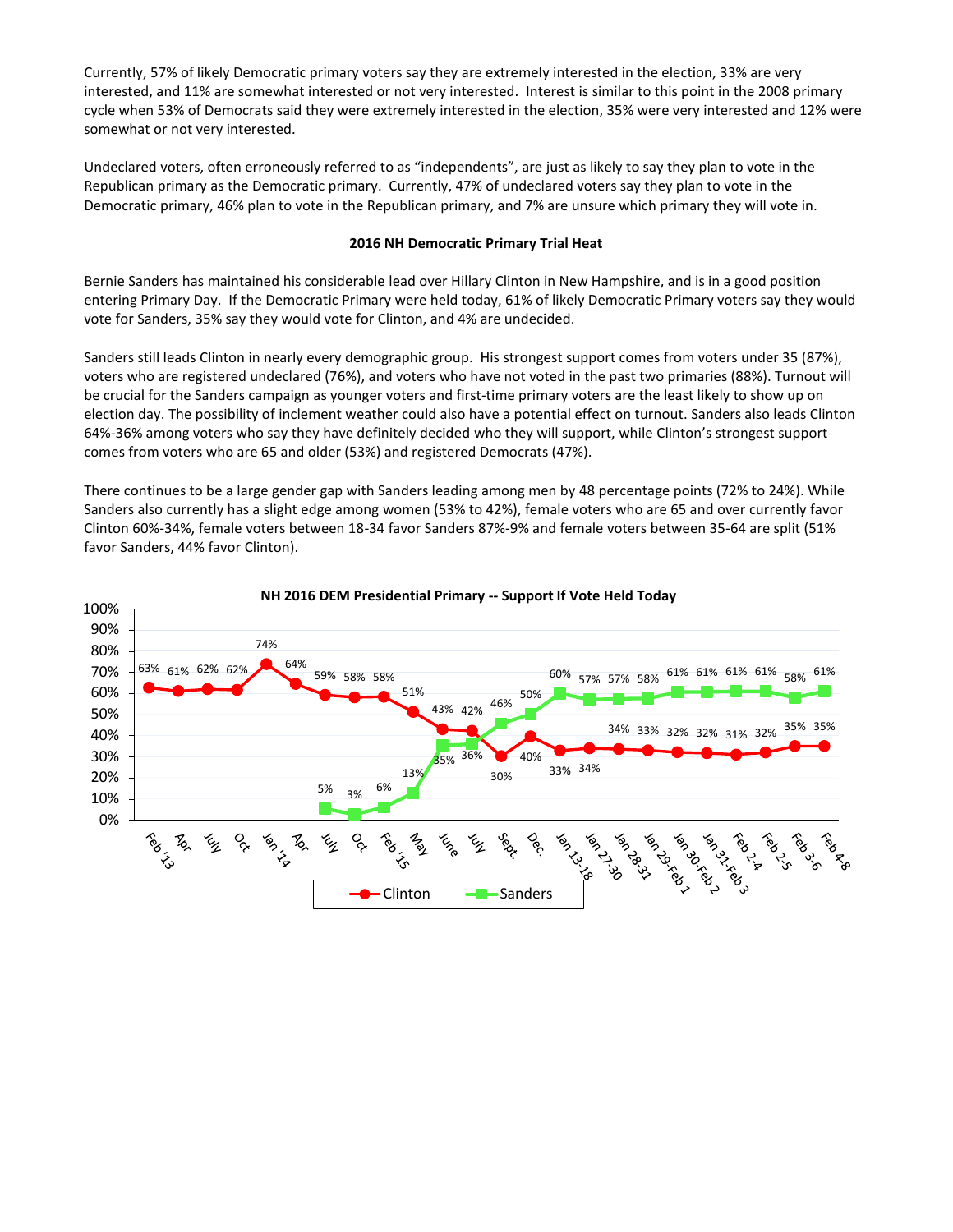## **Most Unpopular Democrat Candidate**

Nominations typically go to candidates who are acceptable to most members of their party and are less polarizing and neither Democratic candidate is seen as particularly unacceptable. When asked which candidate they would NOT vote for under any circumstance, 24% would not vote for Clinton, 5% would not vote for Sanders, 60% think that all of the prospective candidates are acceptable, 4% named someone else, and 7% are unsure.



**NH 2016 DEM Presidential Primary -- Would Not Vote For**

### **Democrat Net Electability**

Sanders continues to be the most popular Democrat as measured by net electability, the percentage who support a candidate minus the percentage who would not vote for that candidate under any circumstances. Sanders' net electability score is +56%, while Clinton's net electability score is +11%.



### **NH 2016 DEM Presidential Primary -- Net Electability Ratings**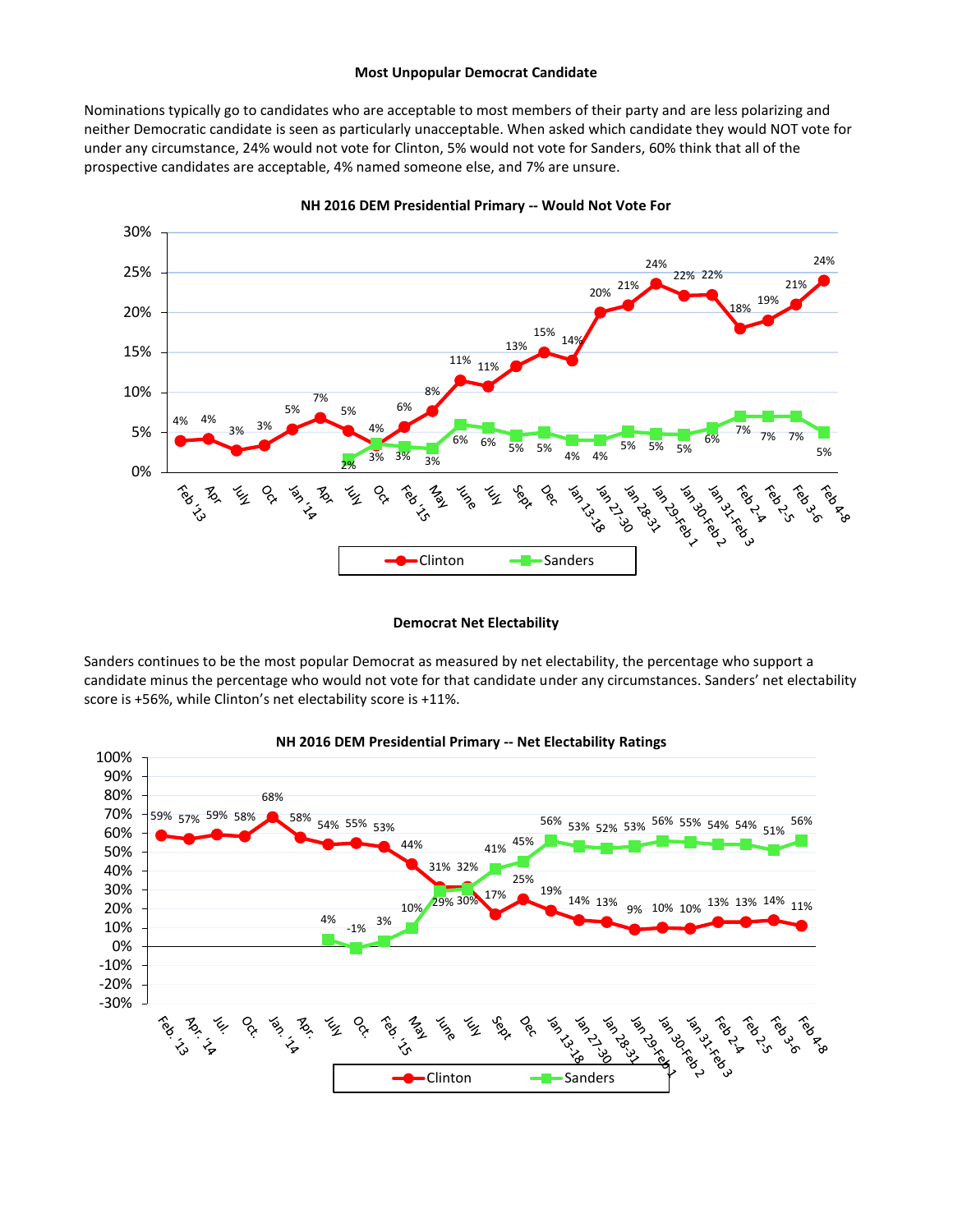# **Who Will Win NH Primary?**

Sanders has led in polls for the past two months and this has led most Democratic Primary voters to believe he will win the New Hampshire Primary – 65% of likely Democratic Primary voters think Sanders will win the New Hampshire primary, 20% think Clinton will win, and 15% were unsure. A plurality of Clinton supporters (45%) believe Sanders will win the primary.



**Who Will Win NH 2016 DEM Presidential Primary?**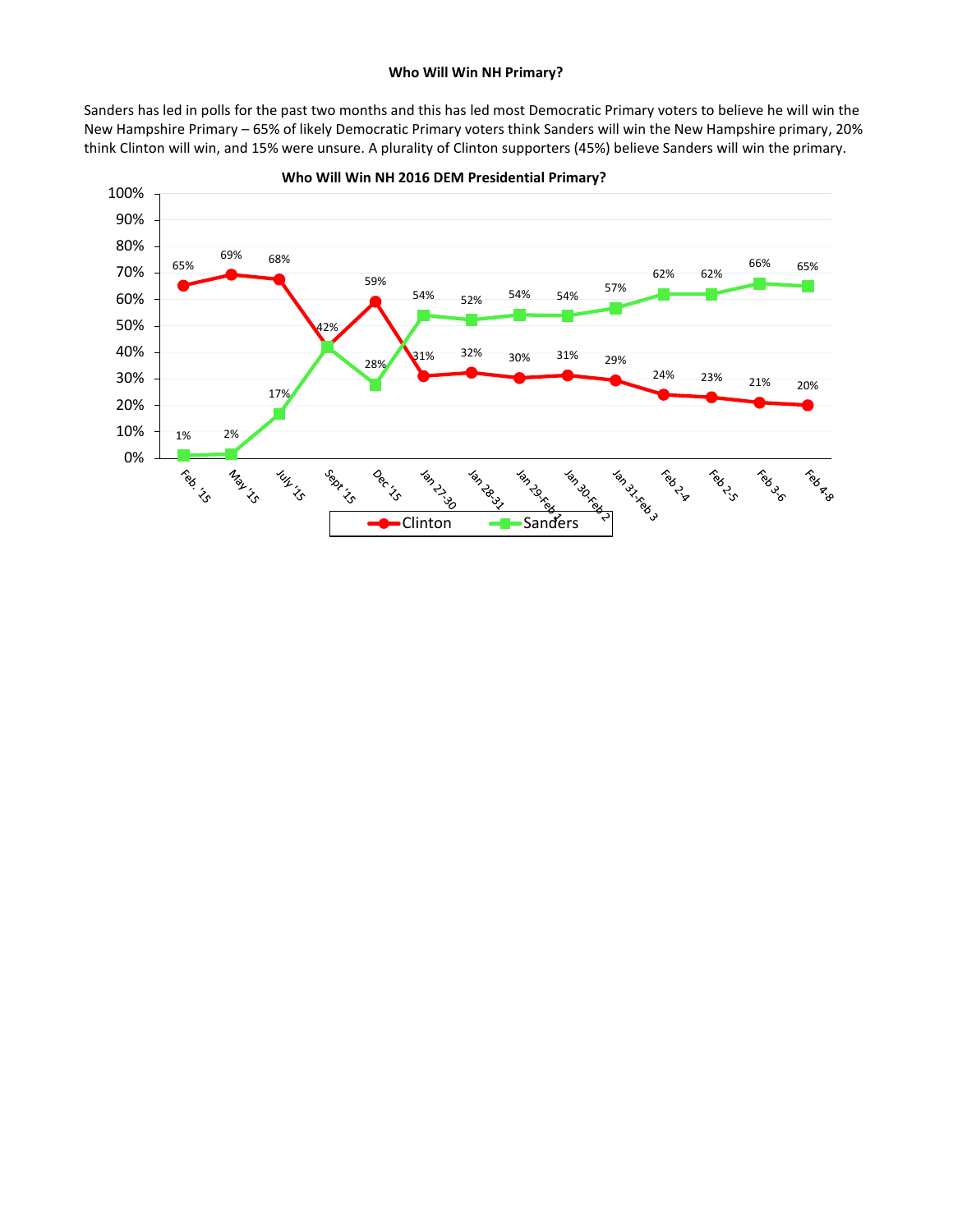# **CNN/WMUR New Hampshire Primary Poll Methodology**

These findings are based on the latest CNN/WMUR New Hampshire Primary Poll, conducted by the University of New Hampshire Survey Center and funded by CNN and WMUR-TV, Manchester, NH. Interviews were conducted by the UNH Survey Center with assistance from the Center for Public Interest Polling in Eagleton Institute at Rutgers. Eight hundred and eighty-seven (887) randomly selected New Hampshire adults were interviewed by landline and cellular telephone between February 4 and February 8, 2016. If a household included more than one adult, the adult who had the most recent birthday was selected to be interviewed.

The margin of sampling error is +/- 3.3 percent for the entire sample. Included were three hundred and sixty-two (362) likely 2016 Republican Primary voters (MSE = +/-5.2 percentage points), and three hundred and sixty-three (363) likely 2016 Democratic Primary voters (MSE = +/-5.2 percentage points). These MSE's have not been adjusted for design effect. The design effect for the survey is 1.1%.

The random sample used in the CNN/WMUR New Hampshire Primary Poll was purchased from Marketing Systems Group (MSG), Horsham, PA. MSG screens each selected telephone number to eliminate non-working numbers, disconnected numbers, and business numbers to improve the efficiency of the sample, reducing the amount of time interviewers spend calling non-usable numbers.

The data have been weighted to adjust for numbers of adults and telephone lines within households. Additionally, data were weighted by respondent sex, age, and region of the state to targets from the most recent American Community Survey (ACS) conducted by the U.S. Census Bureau. In addition to potential sampling error, all surveys have other potential sources of non-sampling error including question order effects, question wording effects, and non-response. Due to rounding, percentages may not sum to 100%. The number of respondents in each demographic below may not equal the number reported in cross-tabulation tables as some respondents choose not to answer some questions.

For more information about the methodology used in the CNN/WMUR New Hampshire Primary Poll, contact Dr. Andrew Smith at (603) 862-2226 or by email at andrew.smith@unh.edu.

| Sex |                                   | N   | %   | <b>Region</b>               | N   | %   |
|-----|-----------------------------------|-----|-----|-----------------------------|-----|-----|
|     | Male                              | 434 | 49% | North Country               | 75  | 9%  |
|     | Female                            | 453 | 51% | Central/Lakes               | 145 | 16% |
|     |                                   |     |     | <b>Connecticut Valley</b>   | 125 | 14% |
| Age |                                   | N   | %   | Mass Border                 | 262 | 30% |
|     | 18 to 34                          | 225 | 27% | Seacoast                    | 139 | 16% |
|     | 35 to 49                          | 211 | 25% | Manchester Area             | 140 | 16% |
|     | 50 to 64                          | 262 | 31% |                             |     |     |
|     | 65 and Over                       | 152 | 18% | <b>Party Registration</b>   | N   | %   |
|     |                                   |     |     | Democrat                    | 224 | 25% |
|     | <b>Highest Level of Education</b> | N   | %   | Undeclared & Not Reg.       | 441 | 50% |
|     | High School or Less               | 120 | 16% | Republican                  | 216 | 24% |
|     | Some College                      | 182 | 25% |                             |     |     |
|     | College Graduate                  | 285 | 38% | <b>Party Identification</b> | N   | %   |
|     | Post-Graduate                     | 158 | 21% | Democrat                    | 332 | 45% |
|     |                                   |     |     | Independent                 | 104 | 14% |
|     |                                   |     |     | Republican                  | 305 | 41% |

# **New Hampshire Primary Poll, February 4-8, 2016 Demographics**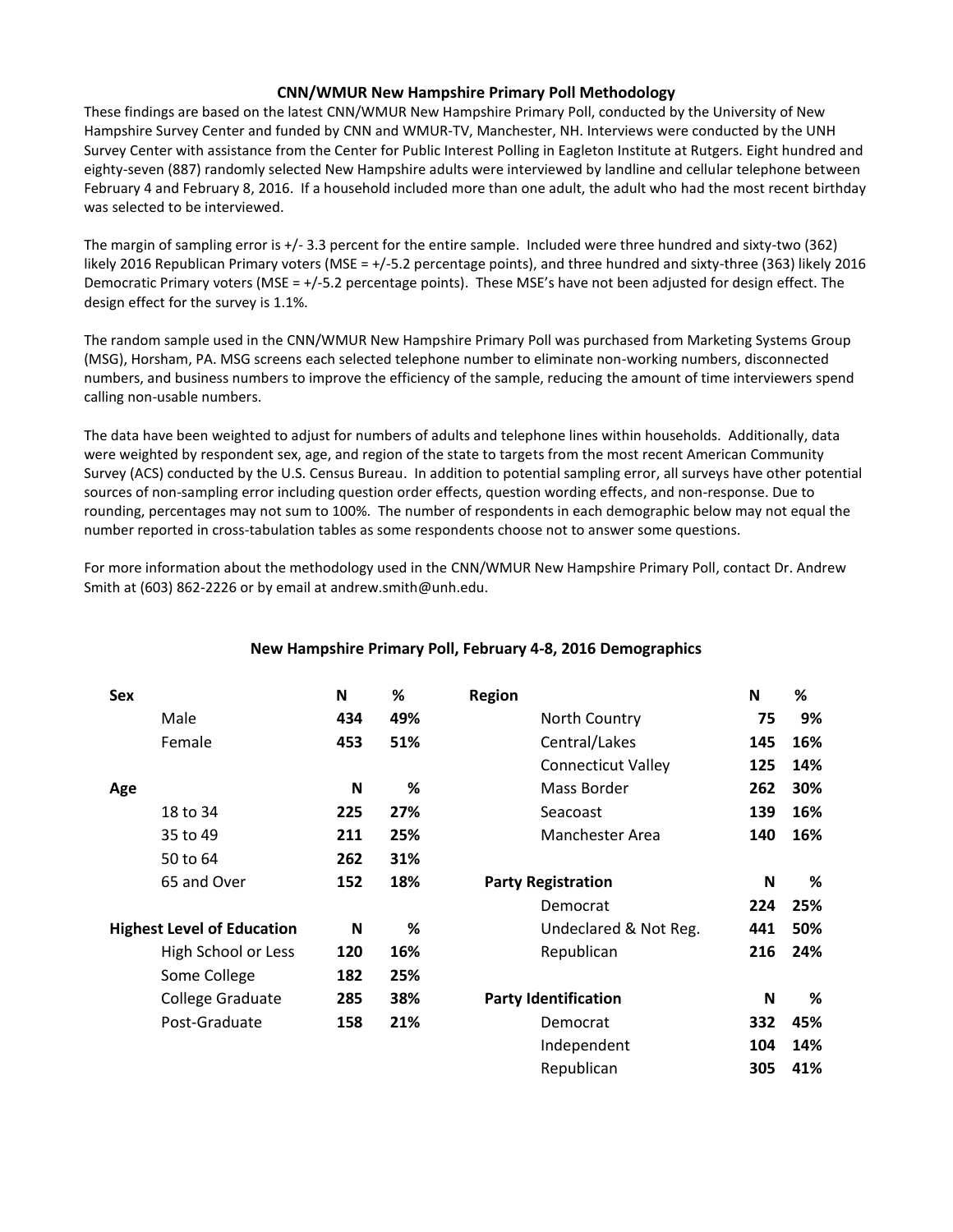# **New Hampshire Primary Poll, February 4-8, 2016 Likely Democrat Primary Voter Demographics**

| Sex                               | N   | %   | <b>Region</b>               | N   | %   |
|-----------------------------------|-----|-----|-----------------------------|-----|-----|
| Male                              | 155 | 43% | North Country               | 33  | 9%  |
| Female                            | 208 | 57% | Central/Lakes               | 59  | 16% |
|                                   |     |     | <b>Connecticut Valley</b>   | 63  | 17% |
| Age                               | N   | %   | Mass Border                 | 94  | 26% |
| 18 to 34                          | 86  | 24% | Seacoast                    | 61  | 17% |
| 35 to 49                          | 90  | 26% | <b>Manchester Area</b>      | 53  | 15% |
| 50 to 64                          | 100 | 28% |                             |     |     |
| 65 and Over                       | 77  | 22% | <b>Party Registration</b>   | N   | %   |
|                                   |     |     | Democrat                    | 203 | 56% |
| <b>Highest Level of Education</b> | N   | %   | Undeclared & Not Reg.       | 160 | 44% |
| High School or Less               | 52  | 15% | Republican                  | 0   | 0%  |
| Some College                      | 96  | 27% |                             |     |     |
| College Graduate                  | 124 | 34% | <b>Party Identification</b> | N   | %   |
| Post-Graduate                     | 89  | 25% | Democrat                    | 296 | 83% |
|                                   |     |     | Independent                 | 44  | 12% |
|                                   |     |     | Republican                  | 17  | 5%  |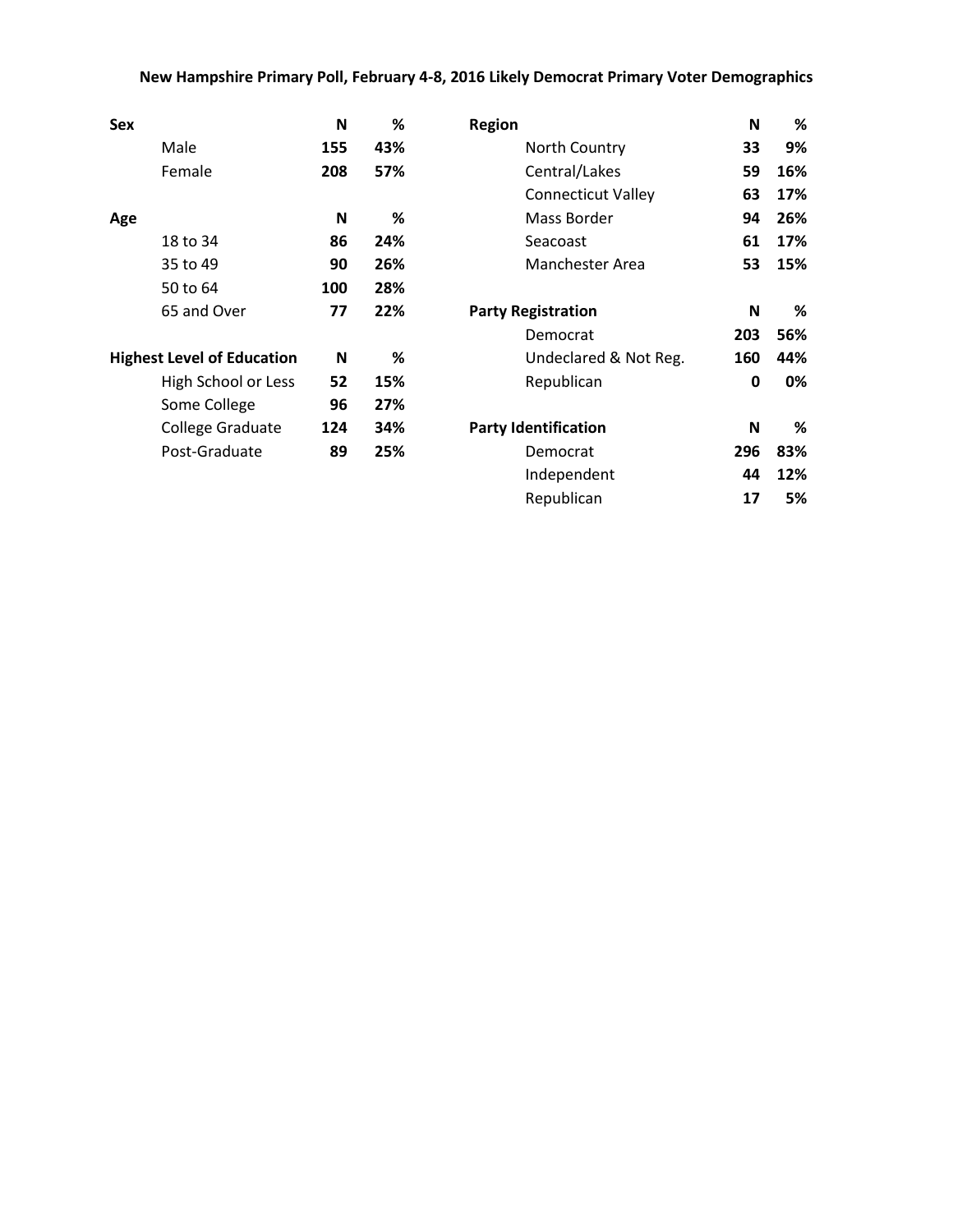# **Decided Who to Vote for in 2016 DEM Primary?**

(Likely NH DEM Primary Voters)

"Have you definitely decided who you will vote for in the New Hampshire primary … are you leaning toward someone … or have you considered some candidates but are still trying to decide?"

|                  | <b>Definitely</b> | <b>Leaning Toward</b> | <b>Still Trying</b> |            |
|------------------|-------------------|-----------------------|---------------------|------------|
|                  | <b>Decided</b>    | <b>Someone</b>        | <b>To Decide</b>    | <u>(N)</u> |
| Feb 4-8 '16      | 64%               | 21%                   | 15%                 | (363)      |
| Feb 3-6 '16      | 61%               | 23%                   | 16%                 | (406)      |
| Feb 2-5 '16      | 63%               | 21%                   | 16%                 | (405)      |
| Feb 2-4 '16      | 64%               | 20%                   | 16%                 | (312)      |
| Jan 31-Feb 3 '16 | 63%               | 20%                   | 17%                 | (403)      |
| Jan 30-Feb 2 '16 | 61%               | 19%                   | 20%                 | (370)      |
| Jan 29-Feb 1 '16 | 58%               | 19%                   | 23%                 | (333)      |
| Jan 28-31 '16    | 56%               | 19%                   | 25%                 | (323)      |
| Jan 27-30 '16    | 58%               | 17%                   | 24%                 | (347)      |
| Jan 13-18 '16    | 52%               | 23%                   | 26%                 | (420)      |
| Dec '15          | 36%               | 21%                   | 44%                 | (370)      |
| Sept '15         | 25%               | 28%                   | 47%                 | (313)      |
| July '15         | 20%               | 27%                   | 53%                 | (276)      |
| June '15         | 20%               | 26%                   | 54%                 | (359)      |
| May '15          | 10%               | 24%                   | 66%                 | (227)      |
| Feb. '15         | 7%                | 16%                   | 76%                 | (298)      |
| Oct. '14         | 17%               | 10%                   | 73%                 | (227)      |
| July '14         | 13%               | 10%                   | 77%                 | (252)      |
| Apr. '14         | 7%                | 13%                   | 80%                 | (180)      |
| Jan. '14         | 13%               | 18%                   | 69%                 | (202)      |
| Oct. '13         | 10%               | 9%                    | 81%                 | (245)      |
| July '13         | 7%                | 12%                   | 80%                 | (187)      |
| Apr. '13         | 7%                | 13%                   | 80%                 | (185)      |
| Feb. '13         | 8%                | 10%                   | 82%                 | (193)      |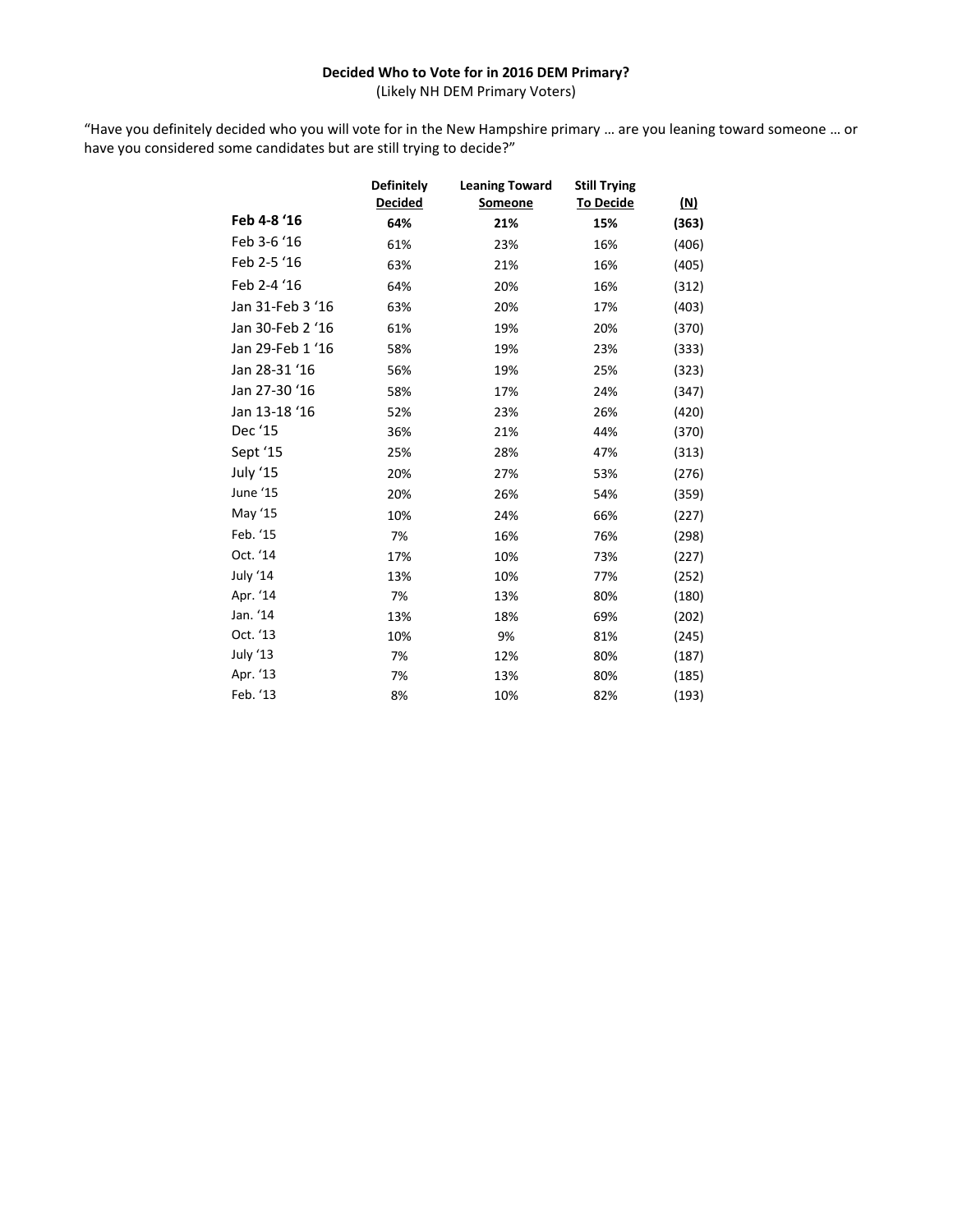## **Democratic Nomination in 2016 NH Primary**

(Likely NH DEM Primary Voters)

"I'm going to read you the names of the candidates who are running for the Democratic nomination. If the Democratic primary for president were held today, which of the following would you support for the Democratic nomination Hillary Clinton … Bernie Sanders … or someone else?" ROTATE CANDIDATES

|                             |       |       |         |                  |                  | 2016             |         |         |         |         |
|-----------------------------|-------|-------|---------|------------------|------------------|------------------|---------|---------|---------|---------|
|                             | Jan   | Jan   | Jan     | Jan29-           | <b>Jan30-</b>    | Jan31-           | Feb     | Feb     | Feb     | Feb     |
|                             | 13-18 | 27-30 | 28-31   | Feb <sub>1</sub> | Feb <sub>2</sub> | Feb <sub>3</sub> | $2 - 4$ | $2 - 5$ | $3 - 6$ | $4 - 8$ |
| <b>Bernie Sanders</b>       | 60%   | 57%   | 57%     | 58%              | 61%              | 61%              | 61%     | 61%     | 58%     | 61%     |
| <b>Hillary Clinton</b>      | 33%   | 34%   | 34%     | 33%              | 32%              | 32%              | 31%     | 32%     | 35%     | 35%     |
| <b>Martin O'Malley</b>      | 1%    | 1%    | 1%      | 2%               | ---              | ---              | $- - -$ | ---     | ---     | ---     |
| <b>Joe Biden</b>            | $---$ | ---   | $---$   | $---$            | ---              | ---              | ---     | ---     |         |         |
| Jim Webb                    | $---$ | ---   | ---     | ---              | ---              | ---              | ---     | ---     | ---     |         |
| <b>Lincoln Chafee</b>       | $---$ | ---   | ---     | ---              | ---              | ---              | ---     | ---     |         |         |
| <b>Lawrence Lessig</b>      | ---   | ---   | ---     | ---              | ---              | ---              | ---     | ---     |         |         |
| <b>Elizabeth Warren</b>     | ---   | ---   | ---     | ---              | ---              | ---              | ---     | ---     | ---     |         |
| <b>Andrew Cuomo</b>         | ---   | ---   | ---     | ---              | ---              | ---              | ---     | ---     |         |         |
| <b>Mark Warner</b>          | ---   | ---   | $- - -$ | ---              | ---              | ---              | ---     | ---     | ---     |         |
| <b>Brian Schweitzer</b>     | $---$ | ---   | $- - -$ | $- - -$          | ---              | ---              | ---     | ---     | ---     |         |
| <b>Kirsten Gillibrand</b>   | ---   | ---   | $---$   | ---              | ---              | ---              | ---     | ---     | ---     |         |
| <b>Deval Patrick</b>        | ---   | ---   | ---     | ---              | ---              | ---              | ---     | ---     |         |         |
| <b>Cory Booker</b>          | ---   | ---   | ---     | ---              | ---              | ---              | ---     | ---     |         |         |
| Evan Bayh                   | ---   | ---   | ---     | ---              | ---              | ---              | ---     | ---     |         |         |
| John Hickenlooper           | $---$ | ---   | $---$   | $---$            | ---              | ---              | ---     | ---     | ---     |         |
| <b>Antonio Villaraigosa</b> | $---$ | ---   | $---$   | ---              | ---              | ---              | ---     | ---     | ---     |         |
| <b>Someone Else</b>         | 0%    | 2%    | 1%      | 2%               | 1%               | 1%               | *       | $\ast$  | 1%      | 1%      |
| Don't Know Yet              | 6%    | 7%    | 7%      | 6%               | 6%               | 6%               | 8%      | 7%      | 6%      | 4%      |
| (N)                         | (417) | (344) | (321)   | (329)            | (365)            | (392)            | (305)   | (398)   | (400)   | (361)   |

 $*$  = Less than 1% --- = Not Included

|                           |        |        | 2013        |        |        |       | 2014  |        |       |        |       | 2015  |        |       |
|---------------------------|--------|--------|-------------|--------|--------|-------|-------|--------|-------|--------|-------|-------|--------|-------|
|                           | Feb.   | Apr.   | <b>July</b> | Oct.   | Jan.   | Apr.  | July  | Oct.   | Feb.  | May    | June  | July  | Sept   | Dec   |
| <b>Bernie Sanders</b>     | $---$  | $---$  | $---$       | $---$  | ---    | $---$ | 5%    | 3%     | 6%    | 13%    | 35%   | 36%   | 46%    | 50%   |
| <b>Hillary Clinton</b>    | 63%    | 61%    | 62%         | 64%    | 74%    | 65%   | 59%   | 58%    | 58%   | 51%    | 43%   | 42%   | 30%    | 40%   |
| Martin O'Malley           | $\ast$ | $\ast$ | 0%          | $\ast$ | $\ast$ | 0%    | 0%    | 3%     | 1%    | 1%     | 2%    | 1%    | 2%     | 1%    |
| <b>Joe Biden</b>          | 10%    | 7%     | 8%          | 6%     | 10%    | 6%    | 14%   | 3%     | 8%    | 2%     | 8%    | 5%    | 14%    | ---   |
| Jim Webb                  | $---$  | ---    | ---         | $---$  | $---$  | ---   | ---   | ---    | 1%    | 1%     | 1%    | 1%    | 1%     | ---   |
| <b>Lincoln Chafee</b>     | ---    | ---    | ---         | $---$  | ---    | ---   | ---   | ---    | $---$ | 1%     | *     | 0%    | *      | ---   |
| <b>Lawrence Lessig</b>    |        |        | ---         | $---$  | ---    | $---$ | ---   | ---    | $---$ | $---$  | ---   | ---   | $\ast$ | ---   |
| <b>Elizabeth Warren</b>   | $---$  | ---    | $---$       | 6%     | ---    | $---$ | 8%    | 18%    | 14%   | 20%    | ---   |       |        |       |
| <b>Andrew Cuomo</b>       | 5%     | 3%     | 1%          | 2%     | 2%     | 4%    | 3%    | 1%     | 2%    | 3%     | ---   | ---   |        |       |
| <b>Mark Warner</b>        | $\ast$ | 2%     | 0%          | $\ast$ | 1%     | 2%    | 1%    | $\ast$ | ---   | ---    |       | ---   |        |       |
| <b>Brian Schweitzer</b>   | 1%     | $\ast$ | $---$       | $---$  | $\ast$ | 0%    | 0%    | $---$  | ---   | ---    | ---   | ---   | ---    |       |
| <b>Kirsten Gillibrand</b> | $---$  | ---    | $\ast$      | 0%     | 0%     | $---$ | ---   | ---    | ---   | ---    |       |       |        |       |
| <b>Deval Patrick</b>      | 1%     | 3%     | 5%          | 1%     | ---    | $---$ | ---   | ---    | ---   | ---    |       |       |        |       |
| <b>Cory Booker</b>        | 2%     | 1%     | 2%          | $\ast$ | ---    | ---   | ---   | ---    | ---   | ---    | ---   | ---   |        |       |
| Evan Bayh                 | 1%     | 1%     | $\ast$      | $\ast$ | $---$  | ---   | ---   | ---    | ---   | ---    |       |       |        |       |
| John Hickenlooper         | $\ast$ | $\ast$ | $\ast$      | 0%     | ---    | ---   | ---   | ---    | ---   | ---    | ---   | ---   |        |       |
| Antonio Villaraigosa      | $\ast$ | $\ast$ | $---$       | $---$  | $---$  | $---$ | $---$ | $---$  | ---   | ---    | ---   | ---   | ---    |       |
| <b>Someone Else</b>       | 1%     | 2%     | 2%          | 2%     | 2%     | 5%    | 1%    | 1%     | 1%    | $\ast$ | 2%    | 3%    | 1%     | 3%    |
| Don't Know Yet            | 16%    | 22%    | 19%         | 18%    | 10%    | 18%   | 9%    | 13%    | 9%    | 8%     | 9%    | 12%   | 6%     | 6%    |
| (N)                       | (195)  | (185)  | (187)       | (248)  | (201)  | (182) | (255) | (228)  | (295) | (224)  | (353) | (274) | (310)  | (366) |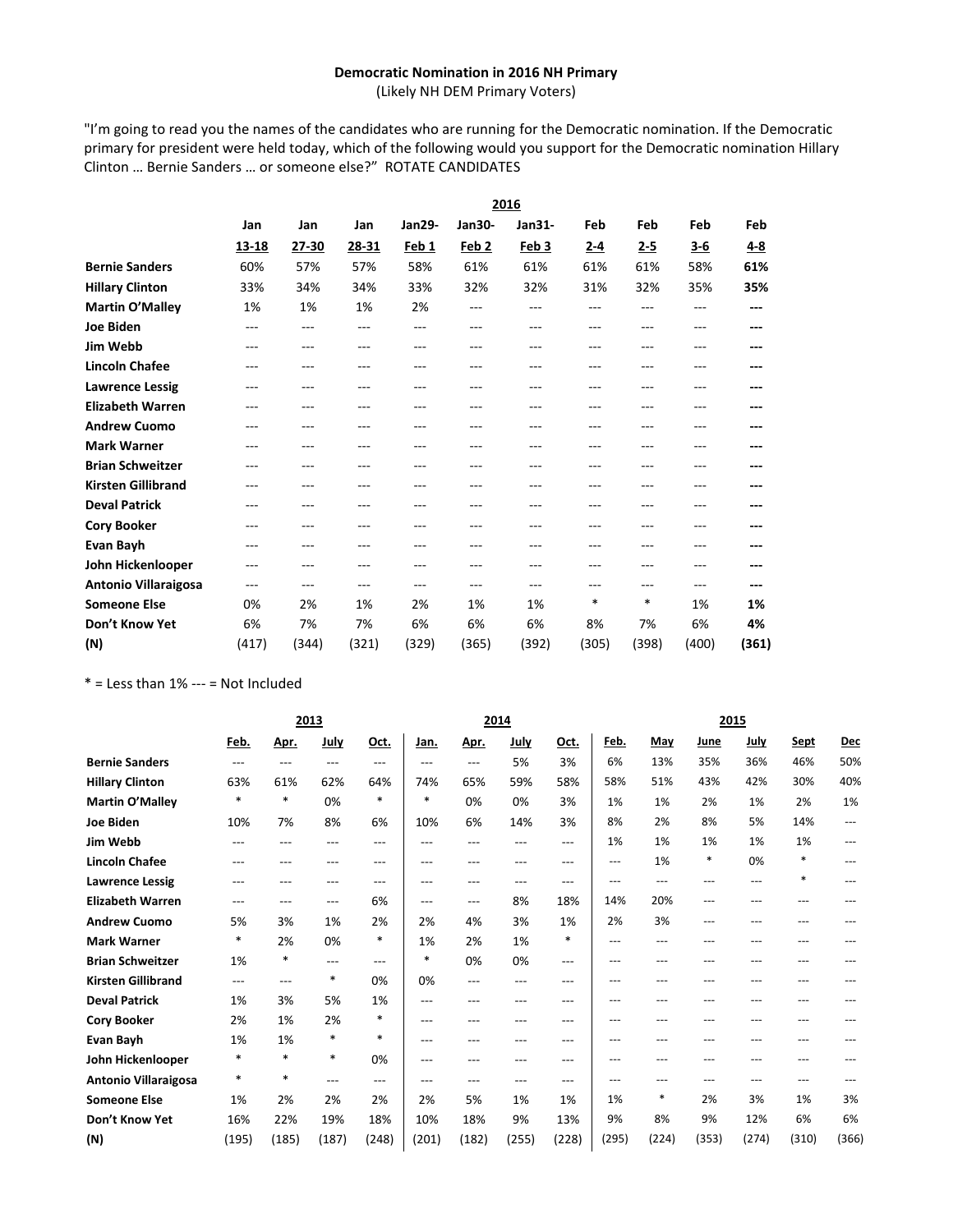# **Candidate You Wouldn't Vote For In 2016 NH Democratic Primary**

(Likely NH DEM Primary Voters)

"Which of the candidates who are running for the Democratic nomination would you NOT vote for under any circumstance?"

|                             |         |       |                   |                | 2016             |                  |         |          |         |         |
|-----------------------------|---------|-------|-------------------|----------------|------------------|------------------|---------|----------|---------|---------|
|                             | Jan     | Jan   | Jan               | <b>Jan 29-</b> | Jan 30-          | Jan 31-          | Feb     | Feb      | Feb     | Feb     |
|                             | 13-18   | 27-30 | 28-31             | Feb 1          | Feb <sub>2</sub> | Feb <sub>3</sub> | $2 - 4$ | 2-5      | $3 - 6$ | $4 - 8$ |
| <b>Hillary Clinton</b>      | 14%     | 20%   | 21%               | 24%            | 22%              | 22%              | 18%     | 19%      | 21%     | 24%     |
| <b>Bernie Sanders</b>       | 4%      | 4%    | 5%                | 5%             | 5%               | 6%               | 7%      | 7%       | 7%      | 5%      |
| Martin O'Malley             | 26%     | 23%   | 27%               | 26%            | ---              | ---              | ---     | $---$    | ---     | ---     |
| <b>Lincoln Chafee</b>       | $---$   | ---   | $---$             | $---$          | $---$            | ---              | ---     | $\cdots$ | ---     | ---     |
| <b>Lawrence Lessig</b>      | ---     | ---   | $---$             | $---$          | ---              | ---              | ---     | $---$    | ---     | ---     |
| Jim Webb                    | $---$   | ---   | $---$             | $---$          | ---              | ---              | ---     | ---      | ---     | ---     |
| <b>Joe Biden</b>            | $---$   | ---   | $---$             | $---$          | ---              | ---              | ---     | ---      | ---     | ---     |
| <b>Andrew Cuomo</b>         | ---     | ---   | $- - -$           | ---            | ---              | ---              | ---     | ---      | ---     |         |
| <b>Elizabeth Warren</b>     | ---     | ---   | $- - -$           | ---            | ---              | ---              | ---     | ---      | ---     |         |
| <b>Mark Warner</b>          | ---     | ---   | $- - -$           | ---            | ---              | ---              | ---     | ---      | ---     |         |
| <b>Brian Schweitzer</b>     | ---     | ---   | $- - -$           | $- - -$        | ---              | ---              | ---     | $- - -$  |         | ---     |
| <b>Kirsten Gillibrand</b>   | $---$   | ---   | $---$             | $---$          | ---              | ---              | ---     | $---$    | ---     | ---     |
| <b>Deval Patrick</b>        | $- - -$ | ---   | $- - -$           | $- - -$        | $- - -$          | ---              | ---     | $- - -$  | ---     | ---     |
| John Hickenlooper           | ---     | ---   | $\cdots$          | $---$          | ---              | ---              | ---     | $---$    | ---     |         |
| <b>Cory Booker</b>          | $---$   | ---   | $---$             | $---$          | ---              | ---              | ---     | $---$    | ---     |         |
| Evan Bayh                   | ---     | ---   | $\cdots$          | $---$          | ---              | ---              | ---     | $\cdots$ | ---     |         |
| <b>Antonio Villaraigosa</b> | $---$   | $---$ | $\qquad \qquad -$ | $---$          | $---$            | $---$            | $---$   | $---$    | $---$   | ---     |
| <b>Someone Else</b>         | 2%      | 1%    | 1%                | 1%             | 24%              | 18%              | 8%      | 8%       | 5%      | 4%      |
| <b>All OK</b>               | 42%     | 45%   | 39%               | 39%            | 43%              | 47%              | 55%     | 56%      | 59%     | 60%     |
| Don't Know Yet              | 13%     | 7%    | 7%                | 6%             | 7%               | 8%               | 11%     | 10%      | 8%      | 7%      |
| (N)                         | (415)   | (341) | (319)             | (328)          | (364)            | (395)            | (306)   | (395)    | (396)   | (356)   |

|                           | 2013                                |        |        |        |                                     | 2014                    |        |                   |        |       | 2015  |                                     |        |            |
|---------------------------|-------------------------------------|--------|--------|--------|-------------------------------------|-------------------------|--------|-------------------|--------|-------|-------|-------------------------------------|--------|------------|
|                           | Feb.                                | Apr.   | July   | Oct    | Jan.                                | Apr.                    | July   | Oct               | Feb    | May   | June  | July                                | Sept   | <b>Dec</b> |
| <b>Martin O'Malley</b>    | $\ast$                              | $\ast$ | $\ast$ | 0%     | $\ast$                              | 4%                      | $\ast$ | 2%                | 1%     | 1%    | 1%    | 3%                                  | 2%     | 11%        |
| <b>Hillary Clinton</b>    | 4%                                  | 4%     | 3%     | 4%     | 5%                                  | 7%                      | 5%     | 3%                | 6%     | 8%    | 11%   | 11%                                 | 13%    | 15%        |
| <b>Bernie Sanders</b>     | $---$                               | ---    | ---    | ---    | $\qquad \qquad -\qquad$             | $\qquad \qquad -\qquad$ | 2%     | 4%                | 3%     | 3%    | 6%    | 6%                                  | 5%     | 5%         |
| <b>Lincoln Chafee</b>     | ---                                 |        | ---    | ---    | ---                                 | ---                     | ---    | $\qquad \qquad -$ | ---    | 2%    | 4%    | 5%                                  | 8%     | ---        |
| <b>Lawrence Lessig</b>    | ---                                 | ---    | ---    | $---$  | $\qquad \qquad -\qquad$             | ---                     | ---    | $\cdots$          | ---    | ---   | ---   | $\hspace{0.05cm}---\hspace{0.05cm}$ | 5%     | ---        |
| Jim Webb                  | ---                                 | ---    | ---    | ---    | ---                                 | ---                     | ---    | $\cdots$          | 4%     | 2%    | 3%    | 3%                                  | 3%     | ---        |
| <b>Joe Biden</b>          | 7%                                  | 7%     | 10%    | 12%    | 16%                                 | 16%                     | 9%     | 13%               | 13%    | 13%   | 6%    | 5%                                  | 3%     | ---        |
| <b>Andrew Cuomo</b>       | 3%                                  | 2%     | 4%     | 6%     | 3%                                  | 5%                      | 9%     | 7%                | 7%     | 8%    | ---   | ---                                 | ---    |            |
| <b>Elizabeth Warren</b>   | $\hspace{0.05cm}---\hspace{0.05cm}$ | ---    | $---$  | 2%     | $\hspace{0.05cm}---\hspace{0.05cm}$ | $\cdots$                | 2%     | 2%                | 4%     | 1%    | ---   | ---                                 | ---    |            |
| <b>Mark Warner</b>        | 2%                                  | 3%     | 2%     | *      | 3%                                  | 2%                      | 1%     | 3%                | ---    | $---$ | $-$   | ---                                 | $-$    |            |
| <b>Brian Schweitzer</b>   | 1%                                  | 1%     | $---$  | $---$  | 3%                                  | 1%                      | 3%     | $---$             | ---    | $---$ | ---   | ---                                 | ---    | ---        |
| <b>Kirsten Gillibrand</b> | $\qquad \qquad -$                   | ---    | $\ast$ | *      | 3%                                  | ---                     | ---    | $---$             | ---    | ---   | ---   | ---                                 | ---    |            |
| <b>Deval Patrick</b>      | 6%                                  | 3%     | 3%     | 3%     | $\qquad \qquad -$                   | ---                     | ---    | $\cdots$          | ---    | $---$ | ---   | ---                                 | ---    |            |
| John Hickenlooper         | $\ast$                              | 1%     | *      | 2%     | $\qquad \qquad -$                   | ---                     | ---    | $\cdots$          | ---    | $---$ | ---   | ---                                 | ---    |            |
| <b>Cory Booker</b>        | 2%                                  | $\ast$ | $\ast$ | 2%     | ---                                 | ---                     | ---    | $\cdots$          | ---    | $---$ | ---   | ---                                 | ---    |            |
| <b>Evan Bayh</b>          | 3%                                  | 4%     | 3%     | $\ast$ | ---                                 | ---                     | ---    | $\cdots$          | ---    | ---   | ---   | ---                                 | ---    |            |
| Antonio Villaraigosa      | 2%                                  | 3%     | $---$  | ---    | $\qquad \qquad -$                   | ---                     | ---    | $\qquad \qquad -$ | ---    | $---$ | ---   | ---                                 | ---    |            |
| <b>Someone Else</b>       | 2%                                  | 1%     | 3%     | 1%     | 1%                                  | 1%                      | 2%     | 1%                | $\ast$ | 0%    | 3%    | 0%                                  | $\ast$ | 3%         |
| All OK                    | 34%                                 | 33%    | 26%    | 37%    | 28%                                 | 32%                     | 29%    | 35%               | 32%    | 24%   | 35%   | 35%                                 | 30%    | 50%        |
| Don't Know Yet            | 34%                                 | 38%    | 46%    | 30%    | 37%                                 | 33%                     | 38%    | 31%               | 29%    | 39%   | 30%   | 30%                                 | 31%    | 16%        |
| (N)                       | (200)                               | (188)  | (185)  | (248)  | (201)                               | (183)                   | (254)  | (226)             | (293)  | (218) | (355) | (272)                               | (312)  | (367)      |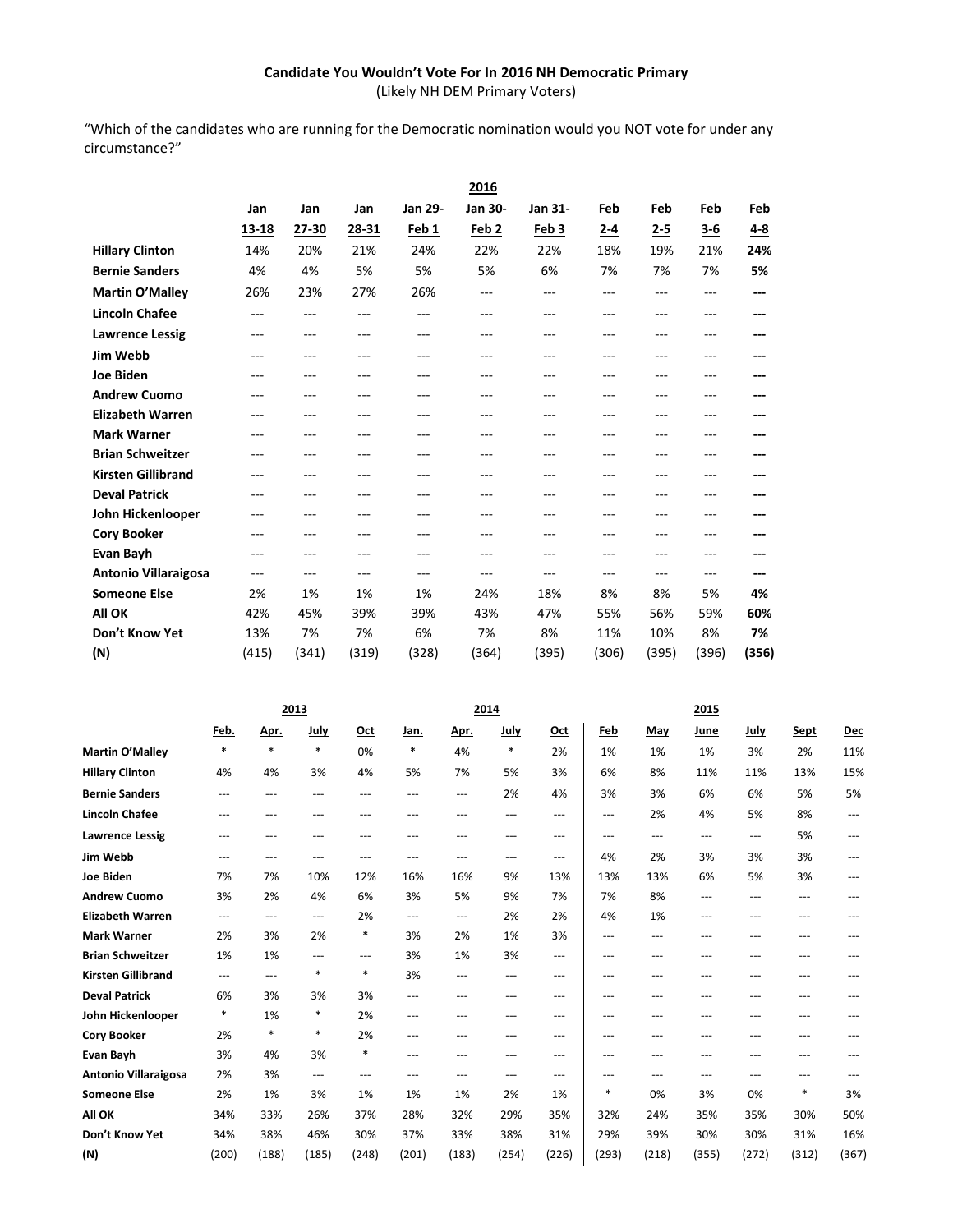# **Who Will Win 2016 NH Democratic Primary?**

(Likely NH DEM Primary Voters)

"Regardless of who you are voting for, which candidate do you think is most likely to win the New Hampshire Democratic primary?"

|                         | 2016  |       |         |                  |                  |         |         |         |        |  |  |
|-------------------------|-------|-------|---------|------------------|------------------|---------|---------|---------|--------|--|--|
|                         | Jan   | Jan   | Jan 29- | Jan 30-          | Jan 31-          | Feb     | Feb     | Feb     | Feb    |  |  |
|                         | 27-30 | 28-31 | Feb 1   | Feb <sub>2</sub> | Feb <sub>3</sub> | $2 - 4$ | $2 - 5$ | $3 - 6$ | 4-8    |  |  |
| <b>Bernie Sanders</b>   | 54%   | 52%   | 54%     | 54%              | 57%              | 62%     | 62%     | 66%     | 65%    |  |  |
| <b>Hillary Clinton</b>  | 31%   | 32%   | 30%     | 31%              | 29%              | 24%     | 23%     | 21%     | 20%    |  |  |
| <b>Martin O'Malley</b>  | 0%    | *     | $*$     | ---              | ---              | ---     | ---     | ---     | ---    |  |  |
| <b>Joe Biden</b>        |       |       | $- - -$ | ---              |                  | ---     | ---     |         | ---    |  |  |
| Jim Webb                | ---   |       | $- - -$ | ---              | ---              | ---     | ---     | ---     | ---    |  |  |
| <b>Lincoln Chafee</b>   |       |       | $- - -$ | ---              |                  | ---     |         |         | ---    |  |  |
| <b>Lawrence Lessig</b>  | ---   | ---   | $- - -$ | ---              | ---              | ---     | ---     | ---     | ---    |  |  |
| <b>Andrew Cuomo</b>     |       |       |         |                  |                  | ---     |         |         | ---    |  |  |
| <b>Elizabeth Warren</b> |       |       | ---     | ---              | ---              | ---     | ---     |         | ---    |  |  |
| <b>Someone Else</b>     | 1%    | 1%    | 1%      | 1%               | 1%               | 0%      | 0%      | *       | $\ast$ |  |  |
| Don't Know              | 15%   | 15%   | 14%     | 14%              | 13%              | 14%     | 15%     | 14%     | 15%    |  |  |
| (N)                     | (347) | (323) | (333)   | (370)            | (403)            | (312)   | (405)   | (406)   | (363)  |  |  |

**2015**

|                         | Feb   | May   | July  | Sept  | <b>Dec</b> |
|-------------------------|-------|-------|-------|-------|------------|
| <b>Bernie Sanders</b>   | 1%    | 2%    | 17%   | 42%   | 28%        |
| <b>Hillary Clinton</b>  | 65%   | 69%   | 68%   | 42%   | 59%        |
| Martin O'Malley         | 0%    | *     | *     | 0%    | 0%         |
| <b>Joe Biden</b>        | 6%    | 8%    | 2%    | 6%    |            |
| Jim Webb                | *     | 0%    | *     | 0%    | ---        |
| Lincoln Chafee          | %     | *     | 0%    | 0%    |            |
| <b>Lawrence Lessig</b>  | ---   |       |       | 0%    |            |
| <b>Andrew Cuomo</b>     | 1%    | 0%    |       |       |            |
| <b>Elizabeth Warren</b> | 5%    | 1%    |       |       |            |
| <b>Someone Else</b>     | 1%    | 0%    | *     | 1%    | 1%         |
| Don't Know              | 21%   | 19%   | 13%   | 9%    | 12%        |
| (N)                     | (298) | (229) | (275) | (311) | (370)      |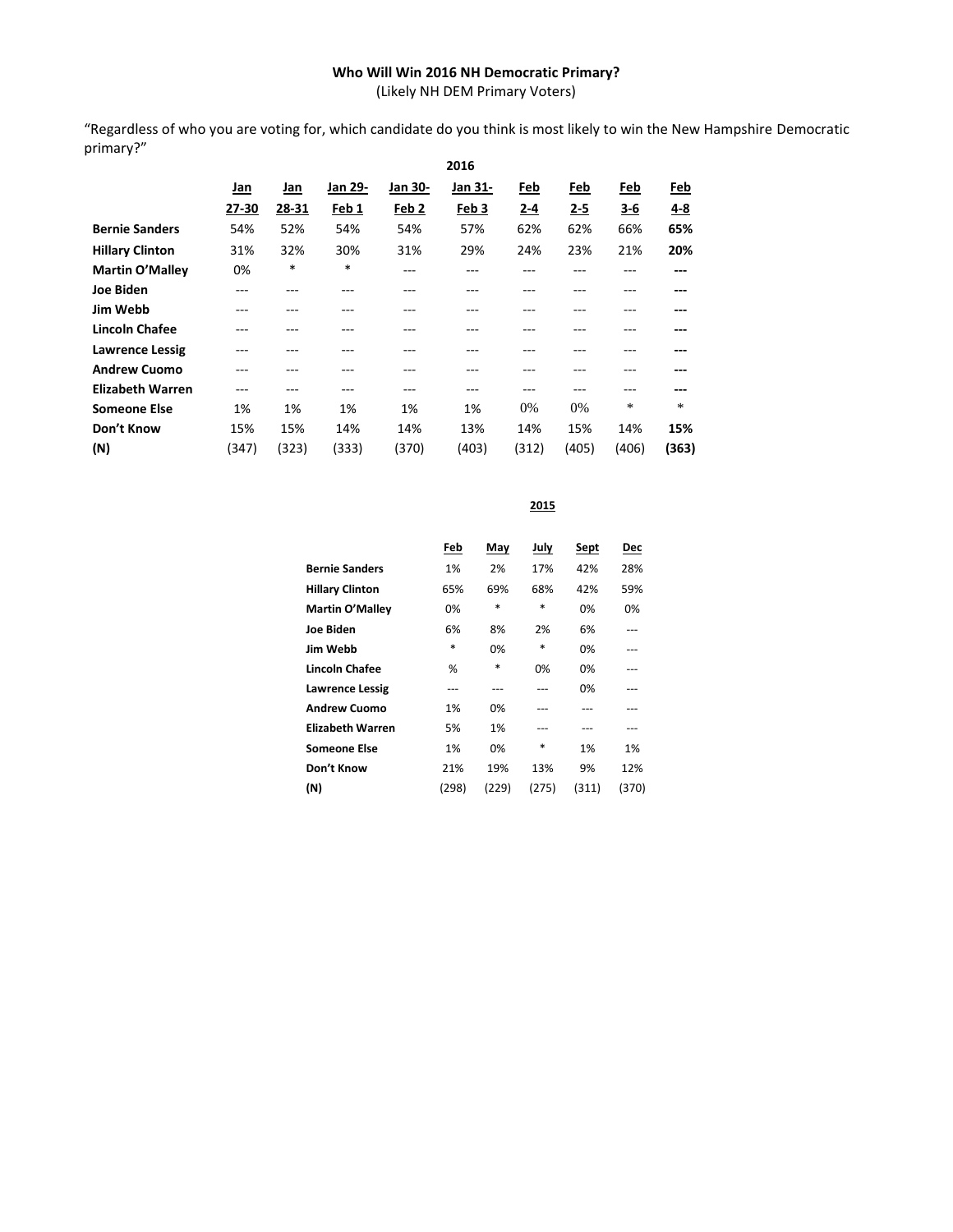## **Decided 2016 DEM Primary Vote (Likely 2016 DEM Primary Voters)**

|                                   | Def.           | Leaning                | <b>Still Trying</b> |            |
|-----------------------------------|----------------|------------------------|---------------------|------------|
|                                   | <b>Decided</b> | <b>Towards Someone</b> | <b>To Decide</b>    | <u>(N)</u> |
| LIKELY NH DEM PRIMARY VOTERS      | 64%            | 21%                    | 15%                 | 363        |
| Registered Democrat               | 65%            | 20%                    | 15%                 | 203        |
| <b>Registered Undeclared</b>      | 64%            | 22%                    | 14%                 | 148        |
| Democrat                          | 66%            | 22%                    | 13%                 | 296        |
| Independent/Republican            | 60%            | 17%                    | 24%                 | 60         |
| Liberal                           | 73%            | 19%                    | 8%                  | 168        |
| Moderate/Conservative             | 56%            | 24%                    | 21%                 | 170        |
| <b>Clinton Supporter</b>          | 66%            | 20%                    | 14%                 | 125        |
| Sanders Supporter                 | 67%            | 22%                    | 11%                 | 220        |
| Undecided                         | 0%             | 10%                    | 90%                 | 13         |
| <b>Extremely Interested</b>       | 69%            | 20%                    | 11%                 | 206        |
| Very Interested                   | 61%            | 25%                    | 14%                 | 118        |
| Somewhat/Not Very Interested      | 48%            | 11%                    | 41%                 | 39         |
| Voted in 2008,2012 NH Primaries   | 64%            | 21%                    | 15%                 | 238        |
| Voted in 2008 or 2012 NH Primary  | 61%            | 18%                    | 21%                 | 64         |
| Did Not Vote in Either NH Primary | 69%            | 21%                    | 10%                 | 62         |
| Will Definitely Vote              | 66%            | 20%                    | 14%                 | 308        |
| Will Vote Unless Emergency        | 55%            | 26%                    | 19%                 | 55         |
| <b>Read Union Leader</b>          | 60%            | 20%                    | 20%                 | 56         |
| Read Boston Globe                 | 76%            | 10%                    | 14%                 | 55         |
| Read Local Newspapers             | 62%            | 17%                    | 22%                 | 107        |
| Watch WMUR                        | 59%            | 22%                    | 18%                 | 198        |
| Listen to NHPR                    | 67%            | 20%                    | 12%                 | 154        |
| 18 to 34                          | 71%            | 18%                    | 10%                 | 86         |
| 35 to 49                          | 57%            | 24%                    | 19%                 | 90         |
| 50 to 64                          | 64%            | 24%                    | 12%                 | 100        |
| 65 and over                       | 65%            | 16%                    | 19%                 | 77         |
| Male                              | 71%            | 16%                    | 13%                 | 155        |
| Female                            | 59%            | 25%                    | 16%                 | 208        |
| Male, 18-34                       | 66%            | 21%                    | 13%                 | 51         |
| Male, 35-64                       | 76%            | 15%                    | 8%                  | 71         |
| Male, 65 and over                 | 65%            | 9%                     | 26%                 | 31         |
| Female, 18-34                     | 79%            | 13%                    | 7%                  | 35         |
| Female, 35-64                     | 51%            | 29%                    | 20%                 | 119        |
| Female, 65 and over               | 65%            | 20%                    | 15%                 | 46         |
| High school or less               | 57%            | 25%                    | 18%                 | 52         |
| Some college                      | 68%            | 14%                    | 18%                 | 96         |
| College graduate                  | 73%            | 19%                    | 8%                  | 124        |
| Post-graduate                     | 53%            | 28%                    | 19%                 | 89         |
| Attend services 1 or more a week  | 60%            | 14%                    | 26%                 | 50         |
| 1-2 times a month                 | 59%            | 20%                    | 21%                 | 34         |
| Less often                        | 59%            | 25%                    | 15%                 | 106        |
| Never                             | 70%            | 20%                    | 10%                 | 166        |
| First Cong. Dist                  | 63%            | 24%                    | 13%                 | 176        |
| Second Cong. Dist                 | 65%            | 18%                    | 17%                 | 187        |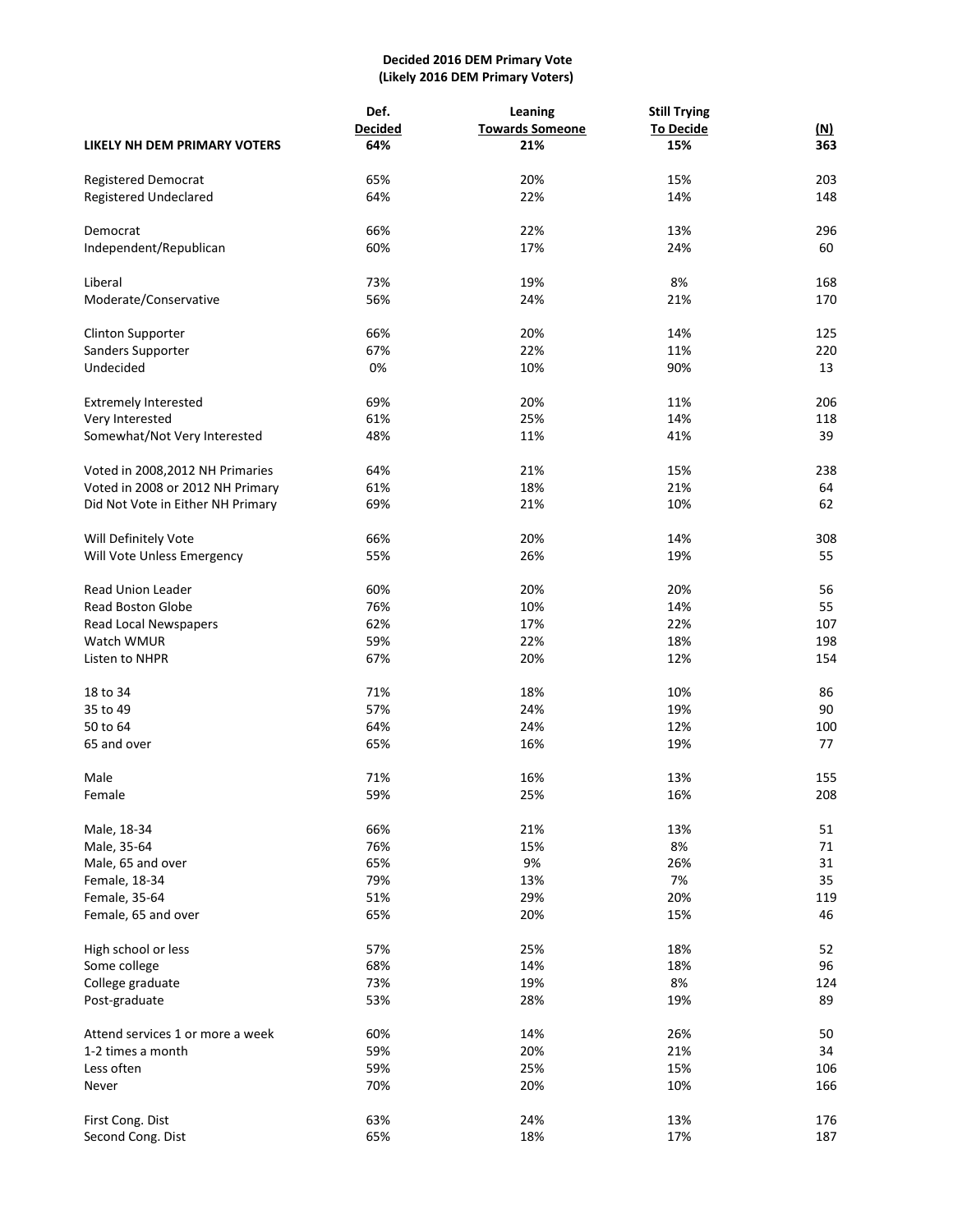#### **DEM 2016 Primary Support (Likely 2016 DEM Primary Voters)**

|                                     | <b>Bernie</b><br><b>Sanders</b> | <b>Hillary</b><br>Clinton | Someone<br><b>Else</b> | <b>Undecided</b> | $(N=)$ |
|-------------------------------------|---------------------------------|---------------------------|------------------------|------------------|--------|
| <b>LIKELY NH DEM PRIMARY VOTERS</b> | 61%                             | 35%                       | 1%                     | 4%               | 361    |
| Registered Democrat                 | 47%                             | 47%                       | 2%                     | 5%               | 201    |
| <b>Registered Undeclared</b>        | 76%                             | 21%                       | 0%                     | 3%               | 148    |
| Democrat                            | 56%                             | 39%                       | 0%                     | 4%               | 294    |
| Independent/Republican              | 83%                             | 15%                       | 1%                     | 2%               | 60     |
|                                     |                                 |                           |                        |                  |        |
| Liberal                             | 58%                             | 39%                       | 1%                     | 3%               | 168    |
| Moderate/Conservative               | 63%                             | 31%                       | 1%                     | 5%               | 168    |
| <b>Extremely Interested</b>         | 59%                             | 37%                       | 1%                     | 3%               | 206    |
| Very Interested                     | 60%                             | 36%                       | 0%                     | 4%               | 117    |
| Somewhat/Not Very Interested        | 74%                             | 17%                       | 4%                     | 5%               | 39     |
| Voted in 2008, 2012 NH Primaries    | 49%                             | 46%                       | 1%                     | 3%               | 236    |
| Voted in 2008 or 2012 NH Primary    | 78%                             | 15%                       | 0%                     | 7%               | 64     |
| Did Not Vote in Either NH Primary   | 88%                             | 9%                        | 0%                     | 3%               | 62     |
| Definitely Decided                  | 64%                             | 36%                       | 0%                     | 0%               | 231    |
| Leaning Towards Someone             | 65%                             | 33%                       | 1%                     | 2%               | 76     |
| Still Trying to Decide              | 43%                             | 31%                       | 4%                     | 22%              | 55     |
| Will Definitely Vote                | 61%                             | 35%                       | 1%                     | 3%               | 306    |
| Will Vote Unless Emergency          | 62%                             | 32%                       | 1%                     | 5%               | 55     |
| <b>Read Union Leader</b>            | 61%                             | 34%                       | 0%                     | 5%               | 56     |
| <b>Read Boston Globe</b>            | 56%                             | 36%                       | 1%                     | 7%               | 55     |
| Read Local Newspapers               | 57%                             | 36%                       | 1%                     | 6%               | 107    |
| Watch WMUR                          | 57%                             | 38%                       | 0%                     | 5%               | 196    |
| Listen to NHPR                      | 60%                             | 35%                       | 0%                     | 5%               | 154    |
| 18 to 34                            | 87%                             | 9%                        | 2%                     | 2%               | 86     |
| 35 to 49                            | 66%                             | 28%                       | 0%                     | 6%               | 88     |
| 50 to 64                            | 52%                             | 47%                       | 0%                     | 1%               | 100    |
| 65 and over                         | 39%                             | 53%                       | 2%                     | 5%               | 76     |
| Male                                | 72%                             | 24%                       | 2%                     | 2%               | 155    |
| Female                              | 53%                             | 42%                       | 1%                     | 5%               | 206    |
| Male, 18-34                         | 87%                             | 9%                        | 3%                     | 0%               | 51     |
| Male, 35-64                         | 72%                             | 27%                       | 0%                     | 1%               | 71     |
| Male, 65 and over                   | 47%                             | 42%                       | 3%                     | 8%               | 31     |
| Female, 18-34                       | 87%                             | 9%                        | 0%                     | 4%               | 35     |
| Female, 35-64                       | 51%                             | 44%                       | 0%                     | 5%               | 117    |
| Female, 65 and over                 | 34%                             | 60%                       | 2%                     | 3%               | 45     |
| High school or less                 | 56%                             | 39%                       | 1%                     | 5%               | 52     |
| Some college                        | 75%                             | 21%                       | 2%                     | 2%               | 94     |
| College graduate                    | 65%                             | 34%                       | 0%                     | 0%               | 124    |
| Post-graduate                       | 42%                             | 48%                       | 1%                     | 10%              | 89     |
| Attend services 1 or more a week    | 47%                             | 44%                       | 0%                     | 9%               | 49     |
| 1-2 times a month                   | 42%                             | 43%                       | 8%                     | 7%               | 34     |
| Less often                          | 58%                             | 40%                       | 0%                     | 2%               | 105    |
| Never                               | 70%                             | 27%                       | 0%                     | 3%               | 166    |
| First Cong. Dist                    | 56%                             | 38%                       | 1%                     | 5%               | 176    |
| Second Cong. Dist                   | 65%                             | 31%                       | 1%                     | 2%               | 186    |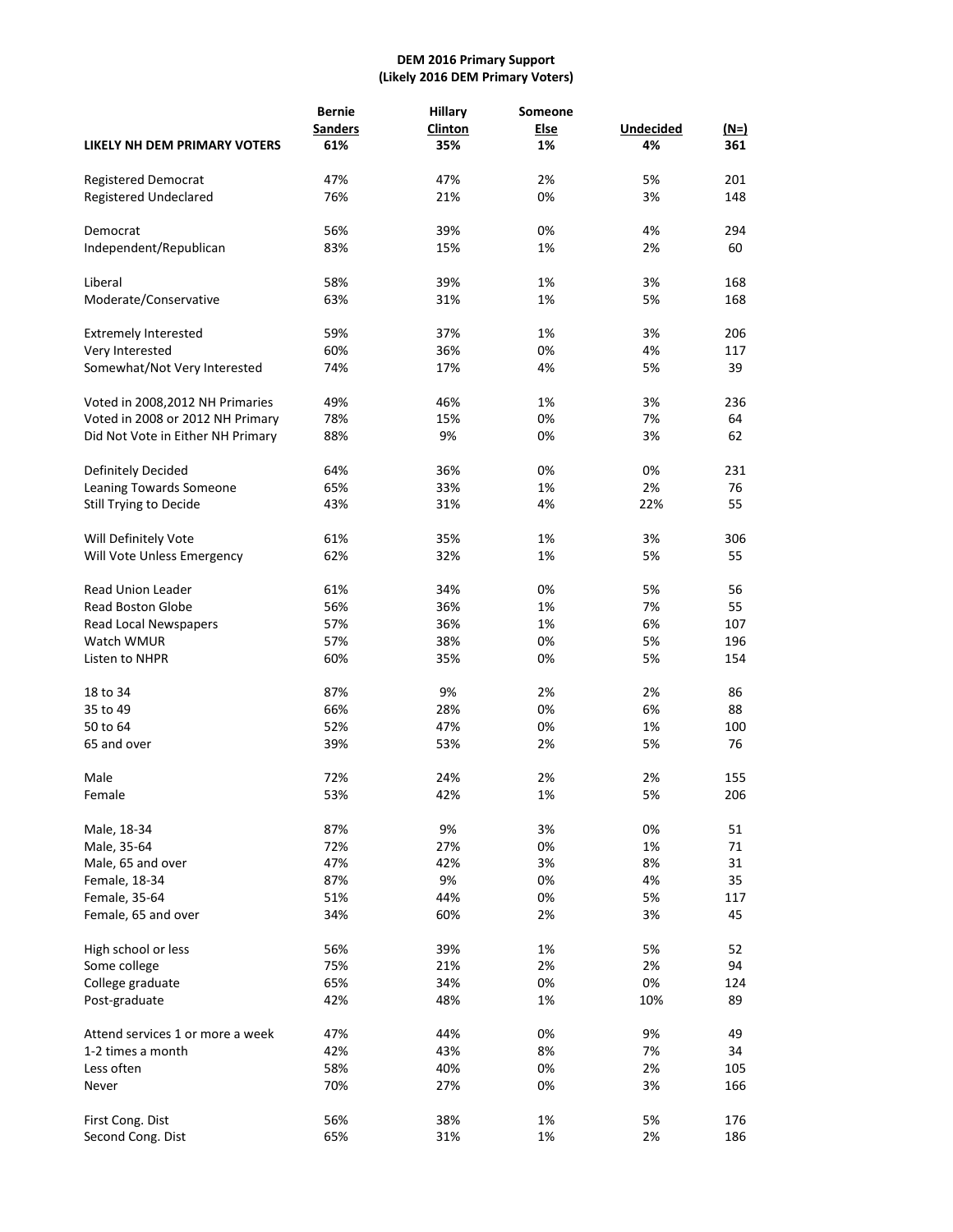# **DEM 2016 Primary – Would NOT Support (Likely 2016 DEM Primary Voters)**

|                                   | <b>Hillary</b> | <b>Bernie</b>  | Someone     | All               | Don't |        |
|-----------------------------------|----------------|----------------|-------------|-------------------|-------|--------|
|                                   | Clinton        | <b>Sanders</b> | <b>Else</b> | <b>Acceptable</b> | Know  | $(N=)$ |
| LIKELY NH DEM PRIMARY VOTERS      | 24%            | 5%             | 4%          | 60%               | 7%    | 356    |
| Registered Democrat               | 13%            | 5%             | 4%          | 70%               | 7%    | 197    |
| <b>Registered Undeclared</b>      | 38%            | 5%             | 3%          | 47%               | 7%    | 147    |
| Democrat                          | 17%            | 5%             | 4%          | 67%               | 7%    | 291    |
| Independent/Republican            | 54%            | 6%             | 3%          | 31%               | 7%    | 60     |
| Liberal                           | 14%            | 3%             | 6%          | 72%               | 5%    | 165    |
| Moderate/Conservative             | 31%            | 7%             | 2%          | 50%               | 9%    | 166    |
| <b>Clinton Supporter</b>          | 0%             | 14%            | 3%          | 80%               | 3%    | 123    |
| Sanders Supporter                 | 39%            | 0%             | 3%          | 51%               | 7%    | 214    |
| Undecided                         | 8%             | 0%             | 11%         | 43%               | 38%   | 13     |
| <b>Extremely Interested</b>       | 22%            | 6%             | 4%          | 62%               | 6%    | 201    |
| Very Interested                   | 21%            | 5%             | 5%          | 61%               | 10%   | 116    |
| Somewhat/Not Very Interested      | 45%            | 2%             | 1%          | 48%               | 4%    | 39     |
| Voted in 2008, 2012 NH Primaries  | 16%            | 7%             | 3%          | 66%               | 8%    | 232    |
| Voted in 2008 or 2012 NH Primary  | 40%            | 1%             | 4%          | 49%               | 6%    | 64     |
| Did Not Vote in Either NH Primary | 38%            | 2%             | 5%          | 50%               | 5%    | 60     |
| Definitely Decided                | 28%            | 6%             | 3%          | 58%               | 5%    | 229    |
| Leaning Towards Someone           | 16%            | 3%             | 7%          | 65%               | 8%    | 73     |
| Still Trying to Decide            | 19%            | 2%             | 3%          | 62%               | 14%   | 54     |
| Will Definitely Vote              | 23%            | 5%             | 4%          | 61%               | 6%    | 303    |
| Will Vote Unless Emergency        | 30%            | 2%             | 0%          | 55%               | 12%   | 53     |
| Read Union Leader                 | 28%            | 9%             | 6%          | 45%               | 12%   | 55     |
| <b>Read Boston Globe</b>          | 24%            | 6%             | 1%          | 60%               | 9%    | 55     |
| Read Local Newspapers             | 23%            | 6%             | 5%          | 56%               | 10%   | 106    |
| Watch WMUR                        | 24%            | 7%             | 5%          | 55%               | 8%    | 193    |
| Listen to NHPR                    | 17%            | 5%             | 3%          | 69%               | 6%    | 152    |
| 18 to 34                          | 43%            | 0%             | 4%          | 45%               | 8%    | 83     |
| 35 to 49                          | 23%            | 2%             | 5%          | 63%               | 8%    | 90     |
| 50 to 64                          | 17%            | 11%            | 2%          | 68%               | 3%    | 97     |
| 65 and over                       | 13%            | 6%             | 4%          | 67%               | 10%   | 76     |
| Male                              | 34%            | 5%             | 3%          | 54%               | 4%    | 154    |
| Female                            | 17%            | 5%             | 4%          | 65%               | 9%    | 203    |
| Male, 18-34                       | 49%            | 0%             | 6%          | 39%               | 7%    | 50     |
| Male, 35-64                       | 28%            | 7%             | 0%          | 65%               | 0%    | 71     |
| Male, 65 and over                 | 23%            | 9%             | 6%          | 55%               | 7%    | 31     |
| Female, 18-34                     | 36%            | 0%             | 0%          | 55%               | 9%    | 33     |
| Female, 35-64                     | 15%            | 6%             | 5%          | 65%               | 8%    | 116    |
| Female, 65 and over               | 7%             | 5%             | 2%          | 75%               | 12%   | 45     |
| High school or less               | 37%            | 6%             | 8%          | 40%               | 9%    | 52     |
| Some college                      | 32%            | 8%             | 1%          | 50%               | 10%   | 93     |
| College graduate                  | 24%            | 3%             | 5%          | 65%               | 4%    | 120    |
| Post-graduate                     | 8%             | 5%             | 3%          | 78%               | 6%    | 88     |
| Attend services 1 or more a week  | 11%            | 7%             | 5%          | 68%               | 8%    | 49     |
| 1-2 times a month                 | 16%            | 10%            | 3%          | 63%               | 7%    | 34     |
| Less often                        | 21%            | 4%             | 4%          | 66%               | 5%    | 106    |
| Never                             | 31%            | 4%             | 3%          | 54%               | 7%    | 161    |
| First Cong. Dist                  | 24%            | 6%             | 5%          | 61%               | 4%    | 173    |
| Second Cong. Dist                 | 25%            | 4%             | 2%          | 59%               | 10%   | 184    |